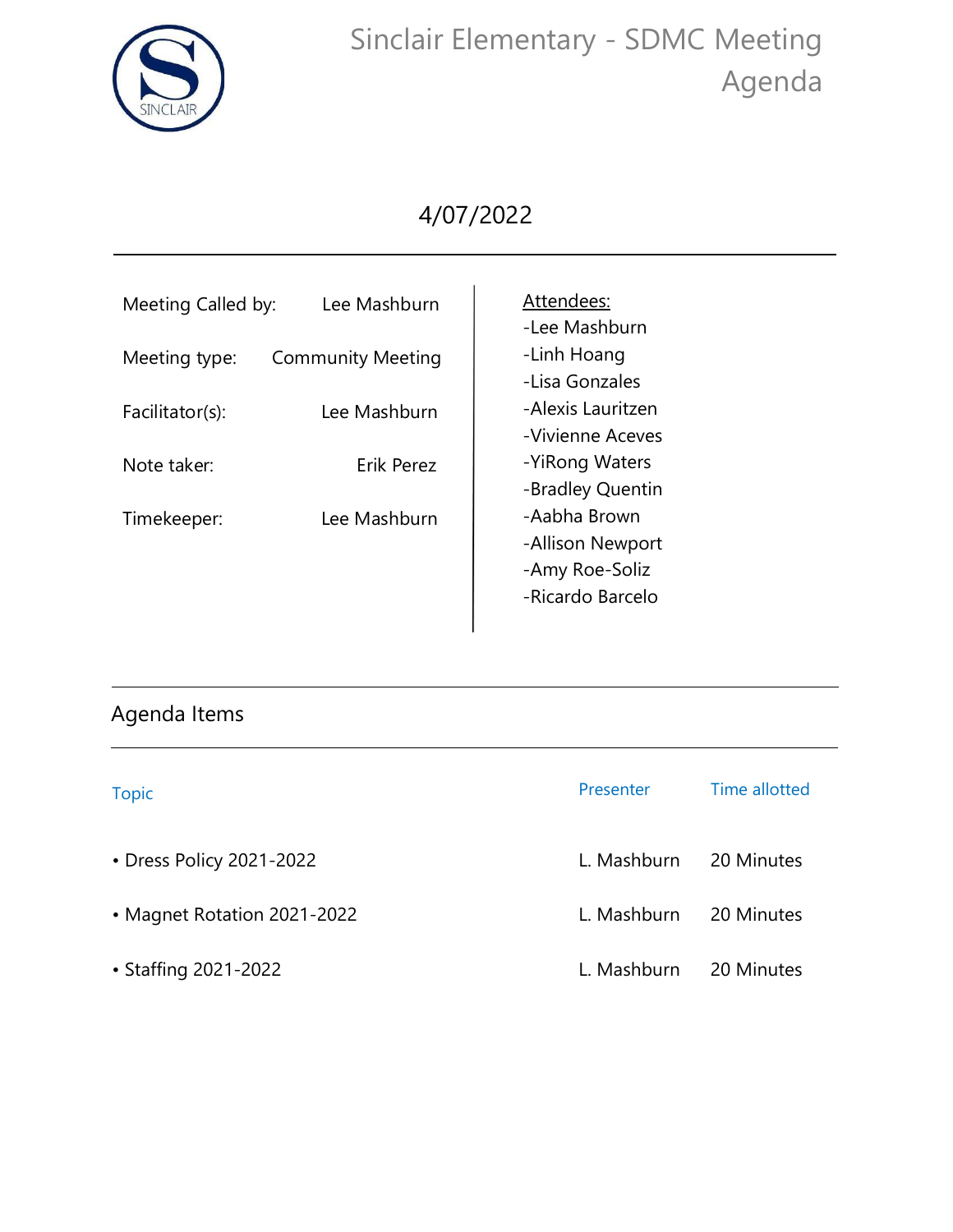

MINUTES:

3:35 – MR. MASHBURN BEGINS THE MEETING ABOUT THE TOPICS THAT WILL BE DISUSSED.

3:36 - MR. MASHBURN OPENS FLOOR TO THOUGHTS ABOUT THE CURRENT DRESS CODE SITUATION AT SINCLAIR. MR. MASHBURN SHARES THE 4 TH GRADE TEAM'S VIEW OF WANTING TO RETURN TO A STANDARD DRESS CODE AND MENTIONS THE AMBIGUITY OF THE PREVIOUS UNIFORM POLICY. HE ALSO BRINGS UP THE POTENTIAL OF AWARDS/INCENTIVE FOR FREE DRESS DAYS IF SINCLAIR HAS A DRESS CODE NEXT YEARR.

3:38 – MRS. ACEVES AND MRS. PARKER SHARE THEIR CONCERNS OF CURRENT STUDENTS DRESSING INAPPROPRIATELY. MR. MASHBURN MAKES A NOTE THAT FOR THIS CURRENT SCHOOL YEAR, TEACHERS ARE EXPECTED TO ADDRESS ANY UNIFORM ISSUES.

3:41 – MS. GONZALES OFFERS HER OPINION THAT FREE DRESS COULD BE DETRIMENTAL TO STUDENT SELF-ESTEEM. SHE ALSO MENTIONS TO THE COMMITTEE THE DISTRICT MANDATED DRESS CODE POLICY. SINCLAIR NEEDS TO MAKE SURE THAT THE DRESS CODE ABIDES BY THE DISTRICT. MS. LAURITZEN SUGGESTS THAT NO DRESS CODE/FREE DRESS HELPS STUDENTS WITH EXPRESSION.

3:47 – MR. MASHBURN ENDS THE DISCUSSION & LETS THE COMMITTEEE KNOW THAT HE WILL DO THE NECESSARY FOLLOW UP WITH THE DISTRICT REGARDING THE STUDENT DRESS CODE. MR. MASHBURN ADDRESSES THE COMMITTEE AND SAYS THAT A FUTURE SURVEY WILL BE SENT OUT FOR COMMUNITY FEEDBACK AS WELL.

3:52 – MRS. BROWN OFFERS TO ASSIST WITH A CLOTHING DONATION DRIVE AS WELL TO HELP STUDENTS THAT CANNOT AFFORD UNIFORMS.

3:54 – MR. MASHBURNS MOVES ON TO THE NEXT TOPIC OF THE MAGNET ROTATION FOR NEXT SCHOOL YEAR. ANOTHER 3<sup>RD</sup> GRADE CLASS IS BEING ADDED FOR NEXT SCHOOL YEAR, MEANING THAT THERE IS A NEED FOR ANOTHER MAGNET TEACHER. MR. MASHBURN PROPOSES THAT THE 5TH MAGNET TEACHER SHOULD BE THE FULL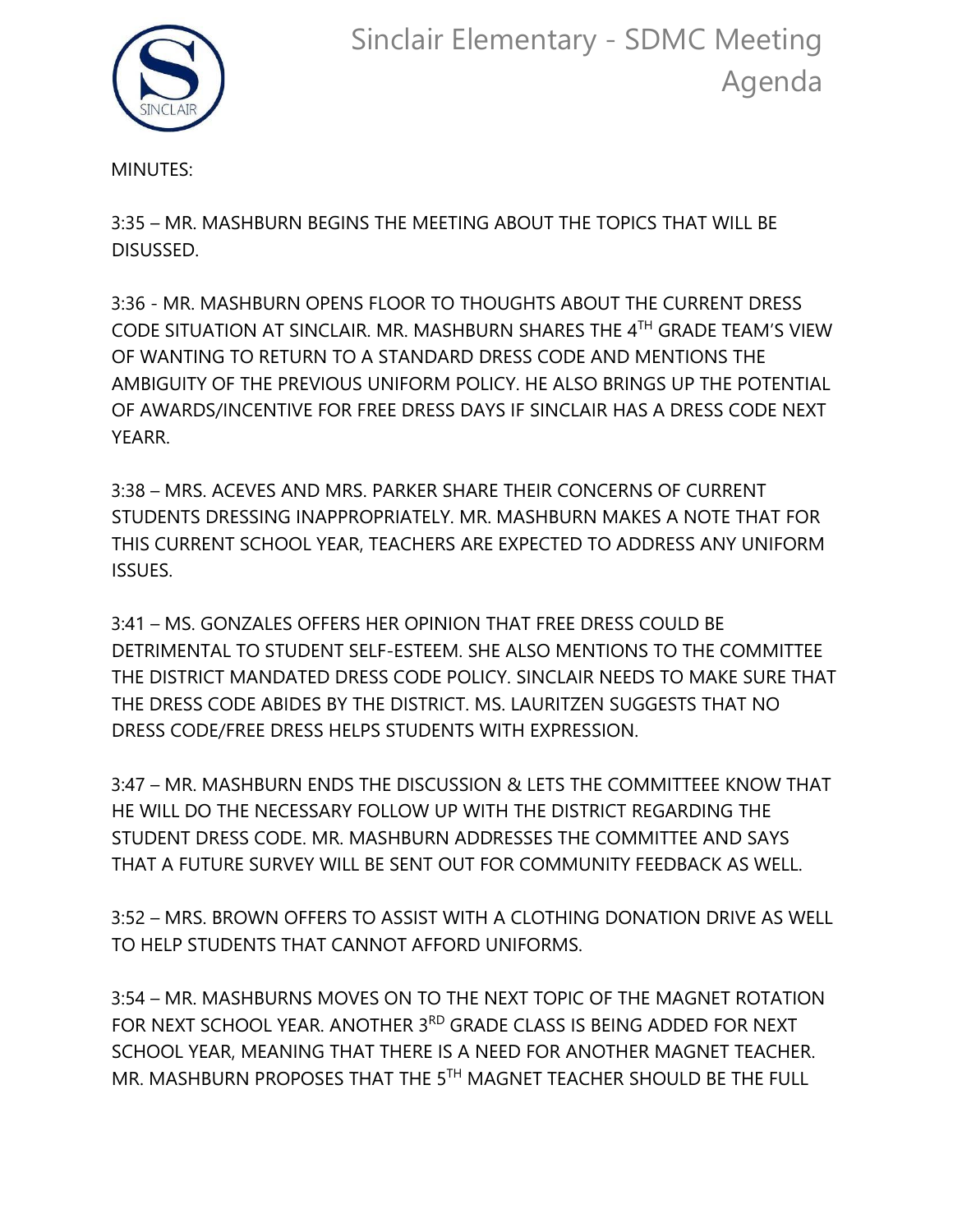

TIME PE TEACHER. THE CURRENT SEL MODEL WOULD NOT BE ABLE TO BE CONTINUED, BUT MR. MASHBURN SAYS THAT MR. AUGUSTINE IS WORKING ON A CONTIGENCY. MR. MASHBURN THEN OPENS THE FLOOR FOR THE COMMITTEE'S FEEDBACK.

4:04 – MR. MASHBURNS DISSESS THE ALLOTMENT ON THE CURRENT BUDGET AND NEXT YEAR'S TITLE I FUNDS.

4:07 – MR. MASHBURN WILL INCLUDE A COMMUNICATION TO THE STAFF CLARIFYING THE ROLE OF THE FULL-TIME TECH SPECIALIST MR. AL OBAIDI.

4:13 – MRS. BROWN ASKS FOR CLARIFICIATION ON THE USE OF PUA/TITLE I FUNDS AND HOW THEY WILL BE USED FOR NEXT SCHOOL YEAR.

4:16 – MR. MASHBURN BRINGS UP THE DESIRE TO HAVE NEW SMART TECHNOLOGY OUTFITTED IN ALL OF THE CLASSROOMS AFTER ANY TITLE I FUNDS ARE REVOKED. HE ALSO BRINGS UP THE SUGGESTION OF HIRING ANOTHER TEACHER SPECIALIST.

4:19 – MS. LAURITZEN ASKS MR. MASHBURN IF IT IS POSSIBLE TO USE SAID FUNDS TO HIRE A GT COORDINATOR.

4:20 – MRS. ACEVES ASKS MR. MASHBURN IF THERE WILL BE AN INTERVENTIONIST FOR NEXT SCHOOL YEAR. SHE ALSO ASKS HOW THE REMAINING FUNDS WILL BE/CAN BE USED.

4:23 – MRS. NEWPORT AKS IF THERE ARE ENOUGH CURRENT 2ND GRADE STUDENTS TO FILL A FIFTH 3RD GRADE CLASS NEXT YEAR.

4:26 – MRS. BROWN ASKS MR. MASHBURN AND THE COMMITTEE TEACHERS PRESENT HOW THE TEACHERS AND STUDENTS ARE DOING ACADEMICALLY & PSYCHOLOGICALLY.

4:28 – MR. MASHBURN ADDRESSES TO THE COMMITTEE THAT THE CURRENT STUDENTS ENROLLED ARE ON TRACK BASED ON DATA COLLECTED.